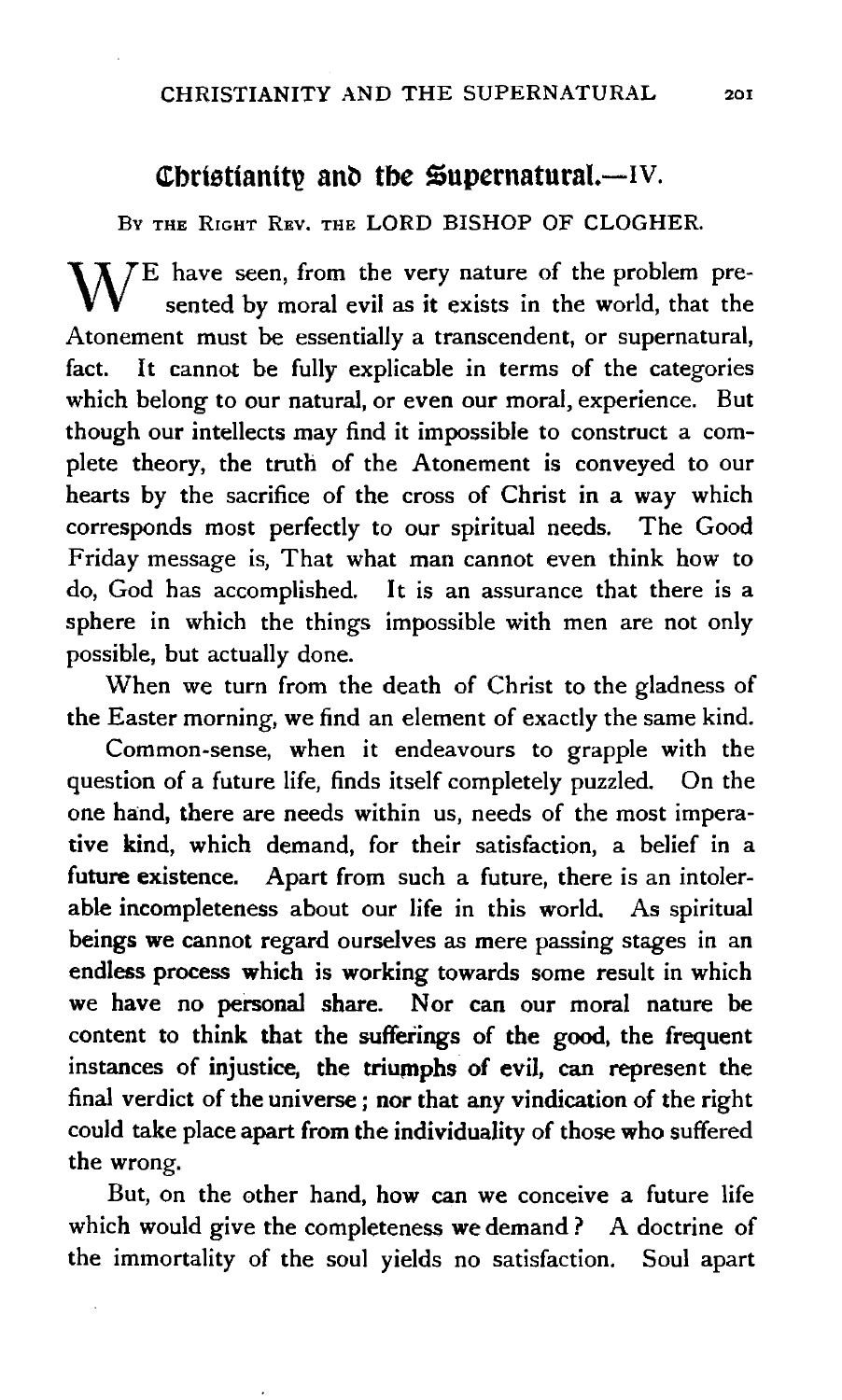from body must lack fulness, content, variety. A world of shades is no heaven to desire. So antiquity felt, and felt rightly.

> " I had rather live the servile hind for hire Than sovereign empire hold o'er all the shades."

If such a doctrine contemplates an eternity of disembodied existence, it certainly contains no promise of bliss. If it supposes transmigration, continual re-birth into this life, the Buddhist *Nirvana* becomes man's highest hope. It cannot be denied that there is an extraordinary completeness about the Eastern conception. In its own way it solves most of the problems. The doctrine of *karma,* according to which the net moral result of each man's life becomes the starting-point of a new finite existence, which, in its turn, yields a result, is an amazingly subtle solution of that problem of moral incompleteness which has just been pointed out. But the whole creed is based on pessimism. It springs from the belief that all finite and personal forms of existence are essentially evil. Its hope is the extinction of the finite and personal.

But if the conception of the immortality of the soul fails to satisfy, what is to be said of the life which many Christian people seem to present to themselves as their hope for the future, a bodily life much the same in its conditions as our life in this world, but purified from sin and pain ? It is not too much to say that it is only the mystery which surrounds the whole subject and the indefiniteness of the popular conception which prevent the impossibility of this view being immediately apparent. Even if it were possible, such an immortality would be no blessing. As we are situated here, all that is immediate in our experience is essentially finite. We have sensations and emotions which possess an intense reality, but they are all fugitive. It is with these vivid but fugitive impressions that our joys are most intimately associated. When we search for a permanent element we find it only in abstract conceptions, which, taken by themselves, are the dry husks of life. Science deals mainly with these conceptions. It used to find permanence in two physical elements only—matter and energy. Now it is doubting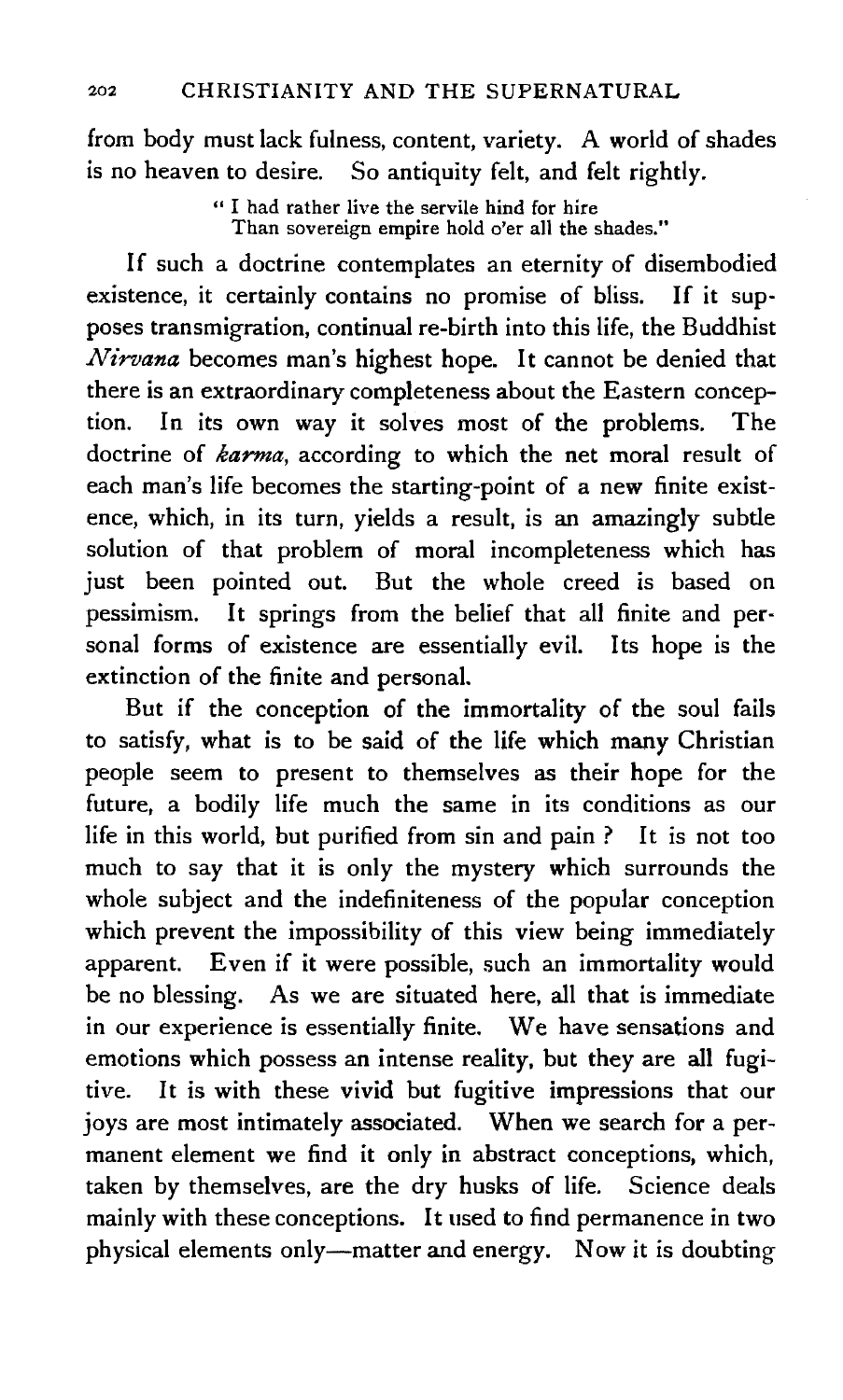the permanence of the former and suspecting that the energy of the universe is probably the only persistent thing. Yet, can we call this energy a thing? We tum to any text-book of science and look for a definition. We read : energy is capacity for doing work. It is at once clear that we are dealing with a scientific abstraction. In the concrete, energy appears as the changeful, not as the permanent. So it is with all our concrete experiences. The truth is that our life here is a continual struggle after satisfactions which, when gained, are found to be fugitive. And this is true even apart from the pain and sin which are so blended with our life.

The texture of our experience, then, is such that it can yield no permanent satisfaction. This is essentially its nature. Here is the old truth seen so clearly by psalmist and sage. " Man walketh in a vain shadow, and disquieteth himself in vain. He heapeth up riches, and cannot tell who shall gather them." "I looked on all the works that my hands had wrought, and on the labour that I had laboured to do ; and behold all was vanity and a striving after wind, and there was no profit under the sun." So it must be, when an effort is made to find the permanent in what is, in its very nature, fleeting. Therefore, it is clear, a world, a life, in which experience would assume the same essential shape which it possesses in this life could not provide scope for an eternal existence.

Yet man has certain possessions which pass beyond the finite : his spirit, or self, which is for him the true permanent, relatively to his fleeting experience ; love which embraces other spirits and struggles ceaselessly against change and death ; a capacity for joy which is never satisfied with the fleeting enjoyments of time ; hope which reaches out beyond the utmost which this life can afford ; a recognition of the good which finds all the good available in this world imperfect. These possessions which present themselves to us rather as capacities or potentialities than as positive satisfactions or actualities, contrast in the strongest way with that fugitive experience which belongs to our conditions of existence in this world.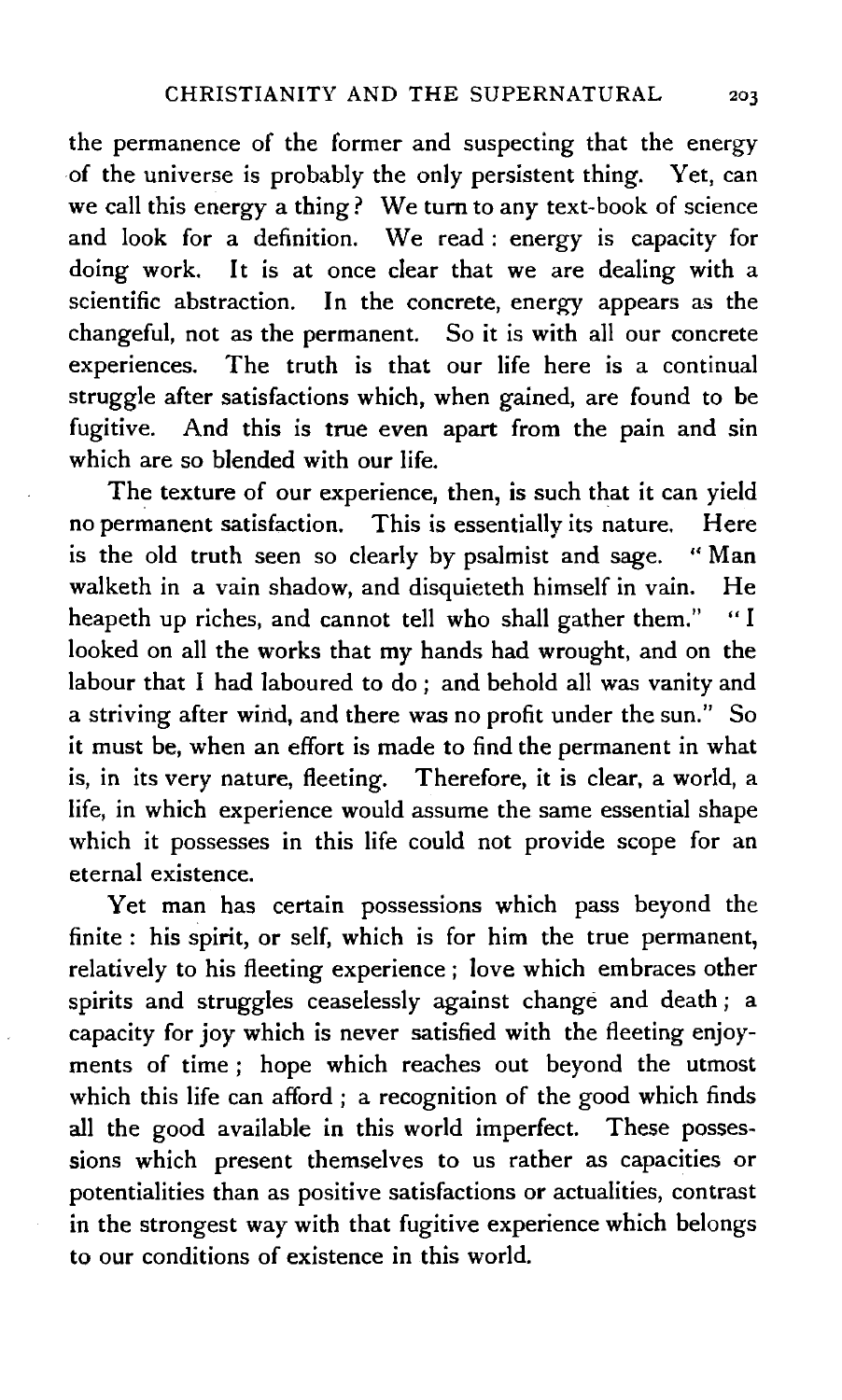When we turn to the New Testament and scrutinize closely the doctrine of a future life which it presents to us, we find that the two opposite difficulties which we have just considered are avoided in a manner which is quite extraordinary. But it is not enough to say that they are avoided. A more accurate account of the matter would be that the New Testament doctrine escapes them by rising above them. In what follows it must be remembered that we are discussing the future life in the full sense of the term, the life which begins with the resurrection. We have to do with the doctrine of the Easter message, and not with the problem of the intermediate state.

In the New Testament a developed doctrine is to be found only in certain of the epistles of St. Paul. The Gospels give us the fact of our Lord's resurrection. The whole New Testament expresses the hope founded on that fact. For a doctrine we must go to St. Paul, and especially to his two Epistles to the Corinthians.

There is no passage of Holy Scripture more familiar, nor more impressive by reason of its associations, than the fifteenth chapter of the first of these Epistles. Yet it is amazing how little its sublime teaching has availed to prevent those misunderstandings which result from the supposition that the resurrection means the mere re-animation of our earthly bodies. St. Paul's teaching is absolutely clear that the resurrection is the entering into new and higher conditions of existence. The conception of the spiritual body implies this, whatever its full significance may be.

From the material point of view personal identity does not consist in the identity of the particles of which the body is composed. Nor does it even consist in identity of arrangement. All it implies is continuity. Suppose for the moment that thought is impossible apart from a special kind of arrangement of material particles, what would then be required for personal identity would be that the arrangement for each moment of personal existence should be so related to the arrangement for the next as to produce, or make possible, a certain order of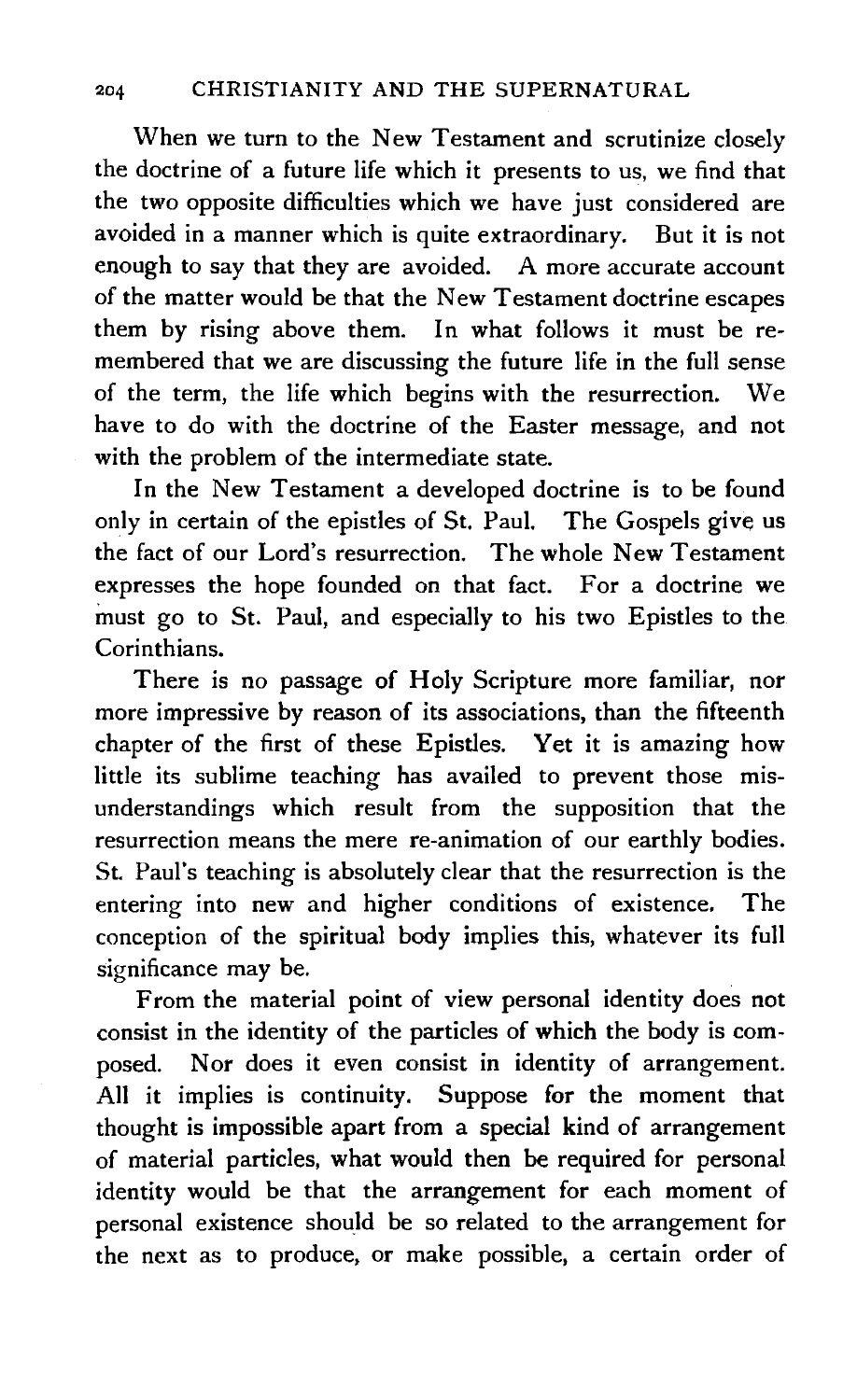relationship between the corresponding thoughts. This consideration disposes in a moment of all the objections to the idea of a bodily resurrection which have been urged by the more popular exponents of scepticism. It even gets over difficulties which such writers as the late Professor Tyndall regarded as insuperable.

How much more are we lifted out of the realm in which such objections have weight by St. Paul's doctrine of the spiritual body ? As he himself tells us, the resurrection means the entering into a higher state of existence in which our bodies -that is, the sum total of those powers which form our means of connexion with the world-shall undergo complete transformation without loss of continuity.<sup>1</sup>

In the Second Epistle to the Corinthians we find this teaching in a still more highly developed shape. "We know," he writes, "that if the earthly house of our tabernacle be dissolved, we have a building from God, an house not made with hands, eternal, in the heavens." Here the reference is clearly to the spiritual or resurrection body. In implicit contrast to the earthly body, it is characterized as eternal and in the heavens-that is, it belongs to a state of being higher than that in which we now live. But St. Paul proceeds to express himself even more definitely as to the relation between the earthly body and the resurrection body. "For verily in this we groan, longing to be clothed upon with our habitation which is from heaven : if so be that being clothed we shall not be found naked. For indeed we that are in this tabernacle do groan, being burdened ; not for that we would be unclothed, but that we would be clothed upon, that what is mortal may be swallowed up of life."

These are words of extraordinary concentration. It is usual to find in them a reference to the hope that Christ would return to earth in the lifetime of the Apostle, and thus to explain the strong and emphatic expression "clothed upon," as meaning that the resurrection body would be, as it were, put on as an outer garment over the earthly body, and so " what is mortal"

 $1$  I Cor. xv. 42-45 and 51-56.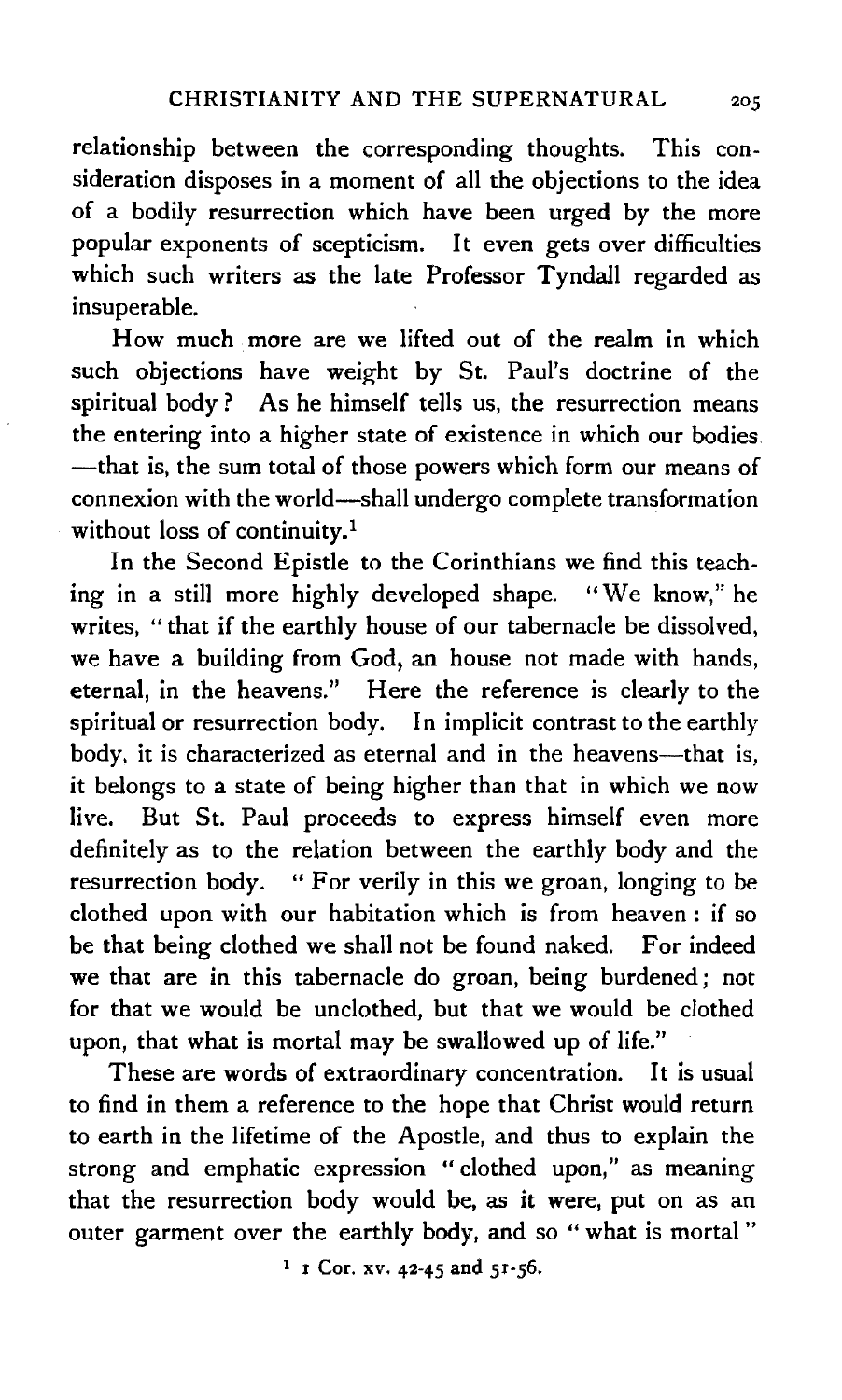(the mortal element) be swallowed up of life. If this be accepted, it does not exclude, but rather strengthens, the interpretation which finds in these words a distinct doctrine of the relation which the resurrection body bears to the earthly body. The body, it must be considered, is the connecting link between the spirit and the world. When, therefore, we compare or contrast the resurrection body and the earthly body, we are really comparing or contrasting two modes of existence-the life in this world and the life of the eternal world. Each body corresponds to, and is representative of, the whole state of being to which it belongs. Again, St. Paul has very distinctly in his mind a double contrast. The future life is contrasted first, with our bodily life in this world ; secondly, with a state of disembodied existence. If our earthly life is imperfect and unsatisfying because it is essentially corruptible and mortal-that is, fugitive and perishing-in its nature, a disembodied state is unsatisfying because it is a condition of "nakedness." It is stripped of its garment of vivid actuality. Therefore St. Paul says, " Not that we would be unclothed, but that we would be clothed upon."

What, then, is St. Paul's doctrine? It is just this : at the resurrection there shall supervene upon the lower modes of existence (the life of this world or the disembodied state) a life of higher reality. In that higher reality all the conditions of being which make this life imperfect and unsatisfying shall be transmuted and disappear. The mortal shall be swallowed up of life. We shall not be unclothed, but clothed upon. We shall not lose connexion with the universe around us ; we shall gain a vastly fuller and more perfect connexion, a richer and larger life. The eternal shall descend upon the temporal, the heavenly upon the earthly, and effect a glorious transformation.

And here we shall find our thoughts greatly assisted by that conception of *degrees of reality* which we found so useful when considering the doctrine of the Atonement. The future life must be higher in the scale of reality than this life. When this distinction has been fully grasped, it becomes impossible to